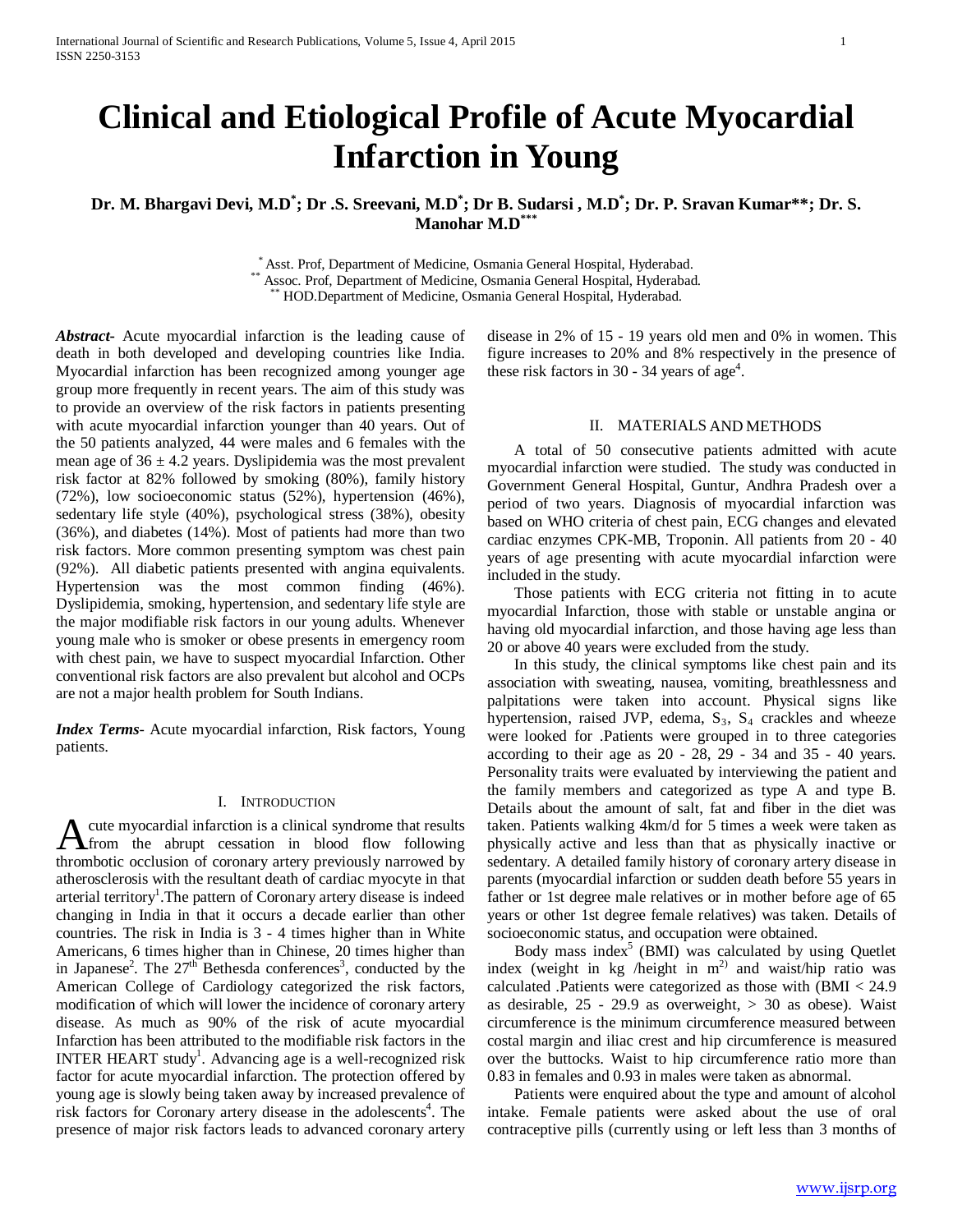diagnosis of MI).Smoking history in terms of pack years was taken (packs smoked per day x years as a smoker). Hypertension was considered either by documented history of hypertension on treatment or  $BP > 140/90$  mm Hg at presentation. Diabetes mellitus was considered either by documented history of treatment or with fasting blood sugar level > 126 mg % and or postprandial blood sugar level > 200 mg% at presentation.

 Fasting lipid profile was performed for all patients within 48 hrs of acute myocardial infarction because lipid profile is altered by acute myocardial infarction (tends to lower HDL, raises triglycerides). LDL, HDL and Triglycerides levels were taken in to study. HDL level was graded as  $> 40$  mg/dl,  $< 40$  mg/dl.LDL level was graded as < 130mg/dl, 130 - 160mg/dl, > 130 mg/dl.

#### III. RESULTS AND OBSERVATIONS

#### **Table 1: Characteristics of clinical variables**

| [1] Variables                | Number $(n =  $<br>$[2]$   | $\frac{0}{0}$<br>$\lceil 3 \rceil$ |
|------------------------------|----------------------------|------------------------------------|
|                              | 50)                        |                                    |
| Age: Mean (SD)<br>$[4]$      | 36.66<br>$\lceil 5 \rceil$ | [6]                                |
| Gender – Male<br>$[7]$       | $[8]$ 44                   | 88%<br>[9]                         |
| $[10]$ Gender – Female       | [11] 6                     | $[12]$ 12%                         |
| [13] Male/Female ratio       | $[14]$ 44/6                | $[15]$ 7.33 : 1                    |
| [16] Dyslipidemia            | $[17]$ 41                  | [18] $82%$                         |
| [19] Smoking                 | $[20]$ 40                  | [21] 80%                           |
| [22] Family History          | [23] 36                    | [24] 72%                           |
| [25] Low Socio               | $[26]$ 26                  | $[27]$ 52%                         |
| Economic status              |                            |                                    |
| [28] Hypertension            | $[29]$ 23                  | [30] $46%$                         |
| [31] Sedentary Life          | [32] 20                    | [33] $40%$                         |
| style                        |                            |                                    |
| [34] Psychosocial            | $[35]$ 19                  | [36] 38%                           |
| stress                       |                            |                                    |
| Obesity<br>$\left[37\right]$ | $[38]$ 18                  | $[39]$ 36%                         |
| [40] Waist to Hip ratio      | [42] 30                    | [44] 68%                           |
| - Male (44)                  | [43] 5                     | [45] 83%                           |
| [41] Waist to Hip ratio      |                            |                                    |
| - Female $(6)$               |                            |                                    |
| [46] Diabetes Mellitus       | [47] 7                     | [48] 14%                           |

The Median age was  $36.66 \pm SD$  of 4.17 years. 88% were male patients, 12% female, 82% had dyslipidemia, 80% of the study population were smokers, 72% had family history of coronary artery disease, 52% belong to low socio economic status,46% had hypertension, 40% had sedentary life style, 38% had type A personality, 36% were obese, among these 83% of women and 68% of men had waist to hip ratio above the desired level, 14 % were diabetics, 3%were alcoholics, none of the patients were taking oral contraceptive pills.

 92% of the patients had chest pain. 66% presented with history of excessive sweating, 18% had history of nausea, vomiting and 18% associated with breathlessness. All the diabetic patients presented with angina equivalents. The character of chest pain was assessed to be squeezing, crushing or compressing in nature with radiation in 52% of cases. The radiation was mainly to the left arm, jaw, epigastric region. 5 patients presented with only breathlessness without chest pain. 3 patients had epigastric pain and hiccups, one of the patient presented with transient ischemic attack. One patient had cardiogenic shock at the time of presentation.

 One risk factor was present in two patients, two risk factors were present in one patient, three risk factors were present in four patients, four risk factors were present in nine patients, five risk factors were present in twelve patients, six risk factors were present in eight patients, seven risk factors were present in eight patients, eight risk factors were present in five patients, nine risk factors were present in one patient.

#### IV. DISCUSSION

 Coronary artery disease remains a leading cause of death and exerts a heavy social and economical toll<sup>4</sup>. Although mortality rates of coronary artery disease are declining overall in affluent world, this is not true for younger individuals.

 Male gender itself is an important non modifiable risk factor for coronary artery disease especially at a younger age<sup>5</sup>, significantly low in premenopausal women because of cardio protective effect of estrogen. Life time risk of developing coronary artery disease at 40 years of age is 50% for men and 33% for women<sup>2</sup>. In our study 88% of patients were males,  $12\%$ were females (Male and female ratio is 7.3:1). Similar observations have been made in other studies also i.e. Dwivedi' et al  $(4:1)$ , Bikanes<sup>8</sup> study  $(8:1)$ , VNS<sup>8</sup> study  $(8.3:1)$  and Old Delhi study<sup>8</sup> (9:1).

 Increasing age is a strong non modifiable risk factor. According to the results of this study, there is a linear relation between age and coronary artery disease risk, as only 4 patients were in age group 20 - 28 years (all were males) 8 patients in 29 - 34 years age group (7 were males, one female) as opposed to 38 patients in 35 - 45 years age group (33 were males, 5 females).

 Family history of coronary artery disease is also one of the non-modifiable risk factors. Our study showed that 72% of patients had family history of premature coronary artery disease. Similar observations have been made in other studies i.e. Marty AK Das<sup>2</sup> et al (28%), Dwivedi<sup>7</sup> et al (42.8%), VNS<sup>8</sup> study (25%), Rhotak study<sup>8</sup> (55%). PK Biswas A Dasbiswas S Roy<sup>9</sup> et al (11.3%),

 Dyslipidemia is one of the major modifiable risk factor. In our study 82% were found to have dyslipidemia. 36 of them had a HDL < 40 mg, interestingly 10% of the subjects had HDL  $\geq$  50 mg%. Triglycerides were raised in 23 patients. It can be seen that the incidence of myocardial infarction increased with increasing levels of LDL Cholesterol. Similar observations have been made in other studies i.e.  $VNS<sup>8</sup>$  study (92.9%), BOM<sup>8</sup> study (7%). PK Biswas A Dasbiswas S Roy<sup>9</sup> et al (30.6%), David<sup>10</sup> JE et al (68%), Hypercholesterolemia accelerates the atherosclerotic process. In addition dyslipidemia patients who are associated with obesity, insulin resistance also produce a prothrombotic state due to increased level of Plasminogen Activator Inhibitor - 1 and Fibrinogen<sup>6</sup>.

 Smoking is the most important modifiable risk factor of coronary artery disease. In our study 80% of patients were smokers. Out of the 40 smokers, 34 of them had HDL level lower than 40 mg/dl. The probable reason being the atherosclerotic process accelerated by enhanced oxidation of LDL and reduced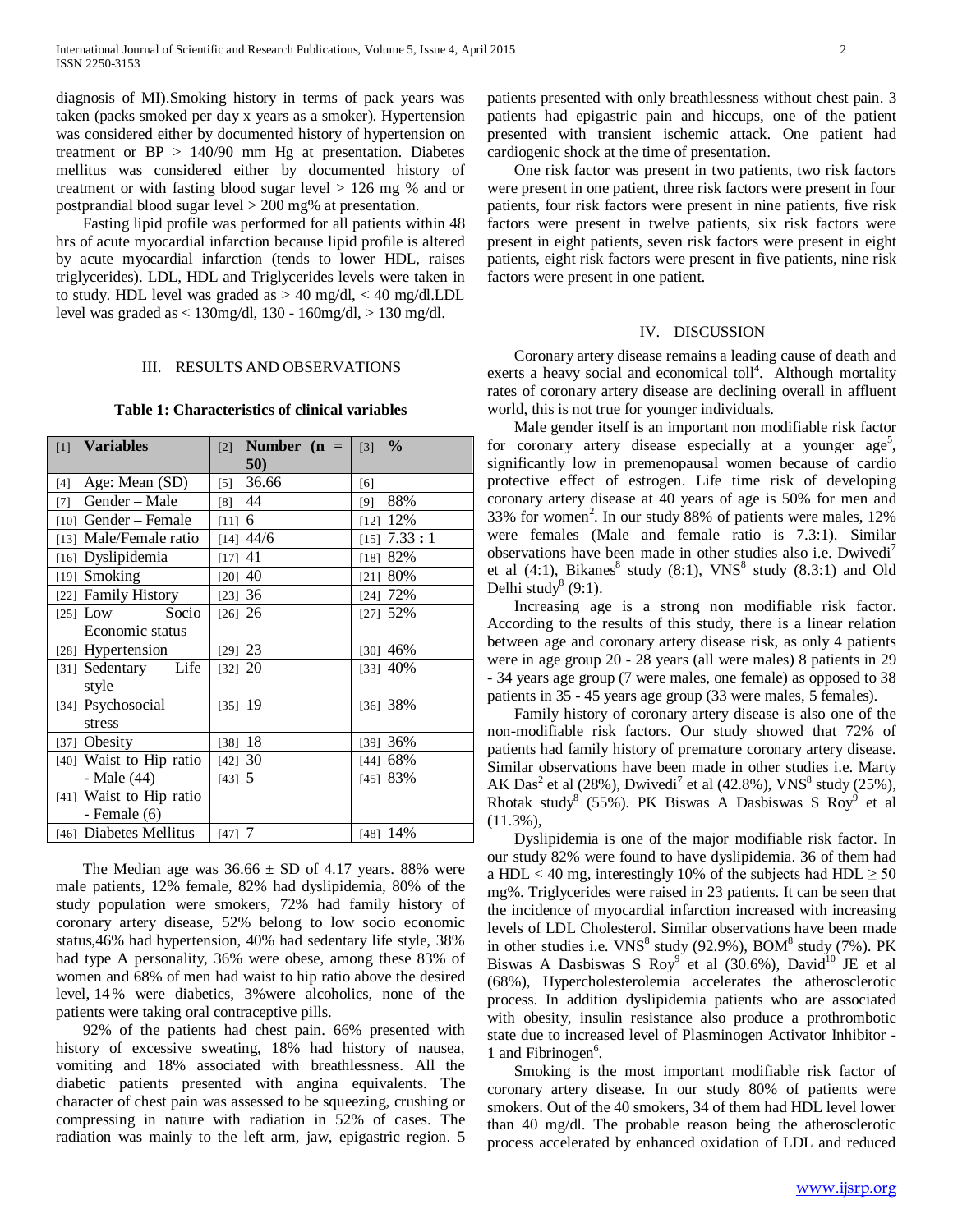the levels of HDL. Smoking impairs endothelial integrity; increases inflammatory markers and fibrinogen; cause platelet aggregation and increases monocyte adhesion to endothelial cells. Smoking also causes coronary vasospasm. Similar observations have been made In earlier studies i.e. Dwivedi<sup>7</sup> et al (61.42%), Jeyachandran<sup>11</sup> et al (53%), Gupta<sup>12</sup> et al, Bergstrand  $R^{13}$  et al, Gower MC<sup>14</sup> et al (89%),

 Out of 50 patients, 26 patients (52%) belonged to low socio economic group, while 20 patients (40%) came from middle income group and only 4 patients (8%) were from upper group.

 Hypertension is firmly established as a modifiable risk factor for coronary artery disease. In our study 46% of the patients were found to have high blood pressure, the probable reason being the accelerated atherosclerosis, increased left ventricle mass, left ventricle tension and stroke work. Other reasons like left ventricular hypertrophy, abnormal coronary flow reserve and abnormal vasomotor response and micro vascular dysfunction also contribute<sup>5,6</sup>. Similar observations have been found in other studies also i.e. Marty<sup>2</sup> AK Das et al (28%), Dwivedi<sup>7</sup> et al  $(51.42\%)$ , Nitter Haugh<sup>15</sup> et al  $(24\%)$ .

 In our study 40% are having sedentary life style. Regular physical activity has been shown to reduce the risk of coronary artery disease in a number of observational and epidemiological studies. A Meta-analysis of studies showed the relative risk of coronary artery disease death was 1.9% in sedentary as compared to active subjects.

 Type A personality is also considered to be a modifiable risk factor for coronary artery disease. In our study 38% of patients were found to have psychological stress. They were all type A personalities with an evidence of stressful environment, depression, job stress, social isolation. Similar observations have been made in other study also i.e. Marty AK  $Das<sup>2</sup> AK$  et al (40%). Increasing level of education and socioeconomic status are making more and more patients with type A personality but its strong correlation with myocardial infarction is yet to be proven.

 Obesity is an independent and modifiable risk factor for coronary artery disease in both men and women. In our study 36% of patients were found to have obesity. Similar observations have been made in other studies also i.e. Dwivedi<sup>7</sup> et al (35.71%), PK Biswas A (9.7%), VNS<sup>8</sup> study (35.7%), Old Delhi<sup>8</sup> study (11%), Rhotak<sup>8</sup> study (15%), BOM<sup>8</sup> study (23.5%).

 It is well known that the risk factors synergize the effect of each other, and clustering of risk factors is important in causing premature coronary artery disease. Therefore we conclude that as the number of risk factors increase in an individual, the risk also increases and the patient develops coronary artery disease at an early age.

 When the additional effects of hypertension and glucose intolerance and dyslipidemia are added, the adverse impact of obesity is even more evident (table 2).

**Table 2: Combination of risk factors**

| [49] Risk factors                                                | $[50]$ No. of<br>patient<br>S |
|------------------------------------------------------------------|-------------------------------|
| [51] Obesity + Diabetes mellitus +<br>Dyslipidemia+ Hypertension | [52] 5                        |
| [53] Obesity + Diabetes mellitus+<br>Dyslipidemia                | [54] 5                        |
| [55] Obesity + Hypertension                                      | $[56]$ 26                     |
| [57] Obesity + Diabetes Mellitus                                 | $[58]$ 5                      |
| [59] Obesity + Dyslipidemia                                      | [60] 30                       |

 Central obesity is associated with an atherogenic lipid profile. Out of 44 men, thirty patients (68%) had waist to hip ratio  $> 0.8$ . Out of 6 women, five patients (85%) had waist to hip ratio  $> 0.8$ .

 Diabetes mellitus is also a major coronary artery disease risk factor. In our study 7 patients (14%) were found to have diabetes. similar observations have been made in other studies also i.e. Marty<sup>2</sup> AK Das AK et al (18%), Dwivedi<sup>7</sup>et al (7.14%), Chennai<sup>8</sup> study  $(18\%)$ .VSN<sup>8</sup> study  $(3\%)$ , PK Biswas<sup>9</sup>  $(9.7\%)$ . Diabetic patients have markedly impaired endothelial and smooth muscles function and appear to have increased leukocytes adhesion to vascular endothelium, a critical early step in atherogenesis.

 Diet is also an important but less well recognized risk factor<sup>3</sup>. Diet predisposes to atherosclerosis not only directly but also indirectly through obesity, hypertension, glucose intolerance and dyslipidemia. There is no concept of balanced diet in our population. We found out that 66% of our patients were not taking risk free diet, and most of them (56%) were taking ghee regularly in excessive amounts.

 Alcohol and oral contraceptive pills intake are not important risk factors in South Indian society and our study proves it to be so.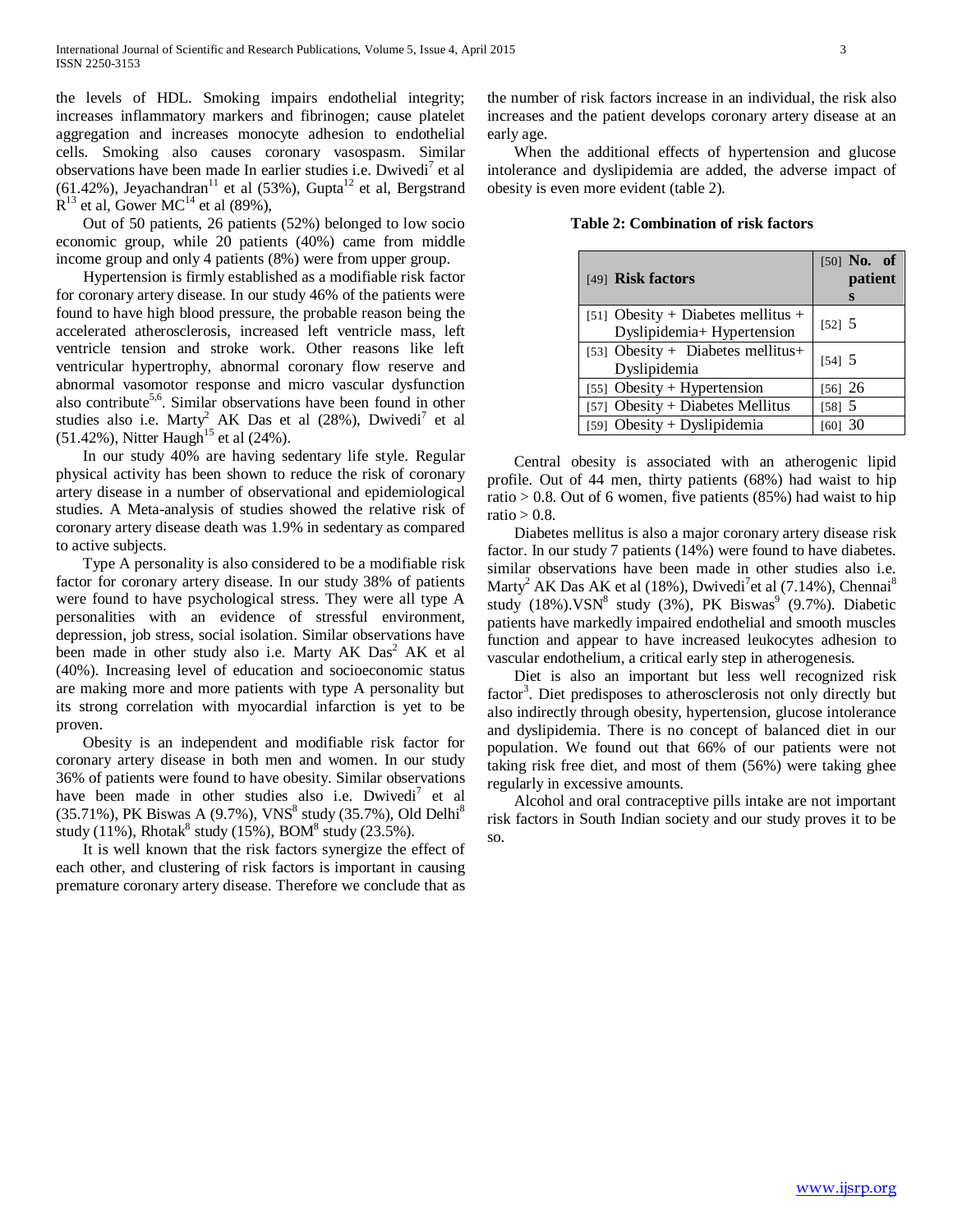Table 3 compares our study with other similar studies regarding risk factor analysis in myocardial infarction in young.

| <b>Risk factors</b>    | <b>VNS</b><br>1971<br>$n=28$ | <b>BOM</b><br>1970<br>$n=17$ | <b>Rhota</b><br>x 1978<br>$n=65$ | <b>Old</b><br><b>Delhi</b><br>1986<br>$n=80$ | <b>Bikane</b><br>$s$ 1995<br>$n=45$ | <b>Chenn</b><br>ai 1991<br>$n=217$ | <b>PK</b><br><b>Biswas</b><br>1994 | <b>Dwive</b><br>di<br>2000<br>$n=70$ | As per<br>the<br>presen<br>t study<br>$n=50$ |
|------------------------|------------------------------|------------------------------|----------------------------------|----------------------------------------------|-------------------------------------|------------------------------------|------------------------------------|--------------------------------------|----------------------------------------------|
| Male: Female           | 8.3:1                        | All<br>males                 | <b>NR</b>                        | 9:1                                          | 8:1                                 | $\overline{\phantom{a}}$           | <b>NR</b>                          | 4:1                                  | 7.3:1                                        |
| Family History<br>$\%$ | 25                           | 12                           | 55                               | 30                                           | 29                                  | $\overline{\phantom{a}}$           | 13.3                               | 42.8                                 | 72                                           |
| Smoking %              | 32                           | 70                           | 70                               | 63                                           | 22                                  | 10                                 | 56.4                               | 61.42                                | 80                                           |
| Hypertension %         | 21.4                         | 23.5                         | 15                               | 13                                           | 16                                  | 24                                 | 11.3                               | 51.42                                | 46                                           |
| Obesity %              | 35.7                         | 23.5                         | 15                               | 11                                           | <b>NR</b>                           | <b>NR</b>                          | 9.7                                | 35.71                                | 36                                           |
| High WHR %             | <b>NR</b>                    | <b>NR</b>                    | <b>NR</b>                        | NR                                           | <b>NR</b>                           | <b>NR</b>                          | <b>NR</b>                          | NR.                                  | 70                                           |
| Diabetes<br>Mellitus % | 17.8                         | <b>NR</b>                    | <b>NR</b>                        | 3                                            | 11                                  | 18                                 | 6.5                                | 7.14                                 | 14                                           |
| Dyslipidemia %         | 92.8                         | 70                           | 30                               | 5                                            | 3.3                                 | <b>NR</b>                          | 30.6                               | 41.66                                | 82                                           |

**Table 3: Risk factor analysis Indian scenario, Modified from Dwivedi 7 , et al, 1997**

# V. CONCLUSION

 Dyslipidemia, Smoking, sedentary life style, psychosocial stress, obesity and diabetes are the major modifiable risk factors in our young adults, evident more among men as compared to women. The incidence of diabetic mellitus in young myocardial infarction patients was comparatively less than the incidence of other risk factors.

 Preventive strategies focused on risk factor reduction, by life style modification especially smoking cessation, reduction of salt intake, weight reduction, increase physical activity, dietary control, and control of psychosocial stress should be implemented to protect young adults in the most productive years of their life. The lack of warning signs stresses the need for primary preventive measures.

#### **REFERENCES**

- [1] API Text book of Medicine,9th edition, chapter 19,Author Gurpreet Singh Wander, Naved Aslam pg.
- [2] Marty A.K. Das et al prognostive significations of risk factors in AMI in young. Indian Heart Journal, 1991. 13, 108-111.
- [3] 27th Bethesda cardiology conference Risk factor categorization
- [4] ENAS EA, Dhawan J, Petkar S et al. study on coronary artery disease in Asian Indians.
- [5] Harrison principles of International Medicine. 18th Edition.
- [6] Eugene braunwald heart diseases.
- [7] Coronary artery disease in the young; Heredo familial or faulty life style or both by : S Dwivedi, Girish Dwivedi, A Chaturvedi, Sanjiv Sharma, Journal Indian academy of clinical medicine Vol. No.3, Oct-Dec 2000.
- [8] Dwivedi S, Anupam P, Chaturvedi A, Cardiovascular risk factor in young coronary artery heart disease patient around East Delhi. South Asian Journal preventive Cardiology 1997. 1, 21-26.
- [9] PK Biswar, A Dasbiswas S Roy et al risk factors and angiographic profile of coronary artery disease of young JIMA, 1992. 22-26.
- [10] David JE Mallal FJ Cheitlinm ND Coronary artery disease in young patients. Arteriographic and clinical review of 40 cases aged 35 and under American heart journal 1977. 74, 318-31.
- [11] Jeyachandran R Sathayamathy I, Subramanyan K et al. Coronary artery disease in found Indian Heart Journal 1996. 37,112-118.
- [12] Gupta SR, Gupa SK, Reddy KN et al. Coronary artery disease in young Indian subjects Indian Heart Journal 1996.48, 241-45.
- [13] Bergstrand R Vedin A wilhensson C et al Myocardial infarction among men < 40 British heart journal, 1989. 41, 715-22.
- [14] Gower MC et al Myocardial infarction before age 30 risk factor and angiographic analysis "American Journal of Cardiology" 1993. 328, 538- 45.
- [15] Nitter Hauge S Erickssen J Thawlol E et al. "Angiographic and risk factor characteristic of subjects with early onset of ischemic heart disease" British heart journal, 1987. 114, 4477-82.

## **AUTHORS**

**First Author** – Dr. M. Bhargavi Devi, M.D, Asst. Prof,

Department of Medicine, Osmania General Hospital, Hyderabad. **Second Author** – Dr .S. Sreevani, M.D, Asst. Prof, Department

of Medicine, Osmania General Hospital, Hyderabad.

**Third Author** – Dr B. Sudarsi , M.D, Asst. Prof, Department of Medicine, Osmania General Hospital, Hyderabad.

**Fourth Author** – Dr. P. Sravan Kumar, Assoc. Prof, Department of Medicine, Osmania General Hospital, Hyderabad.

**Fifth Author** – Dr. S. Manohar M.D, HOD.Department of Medicine, Osmania General Hospital, Hyderabad.